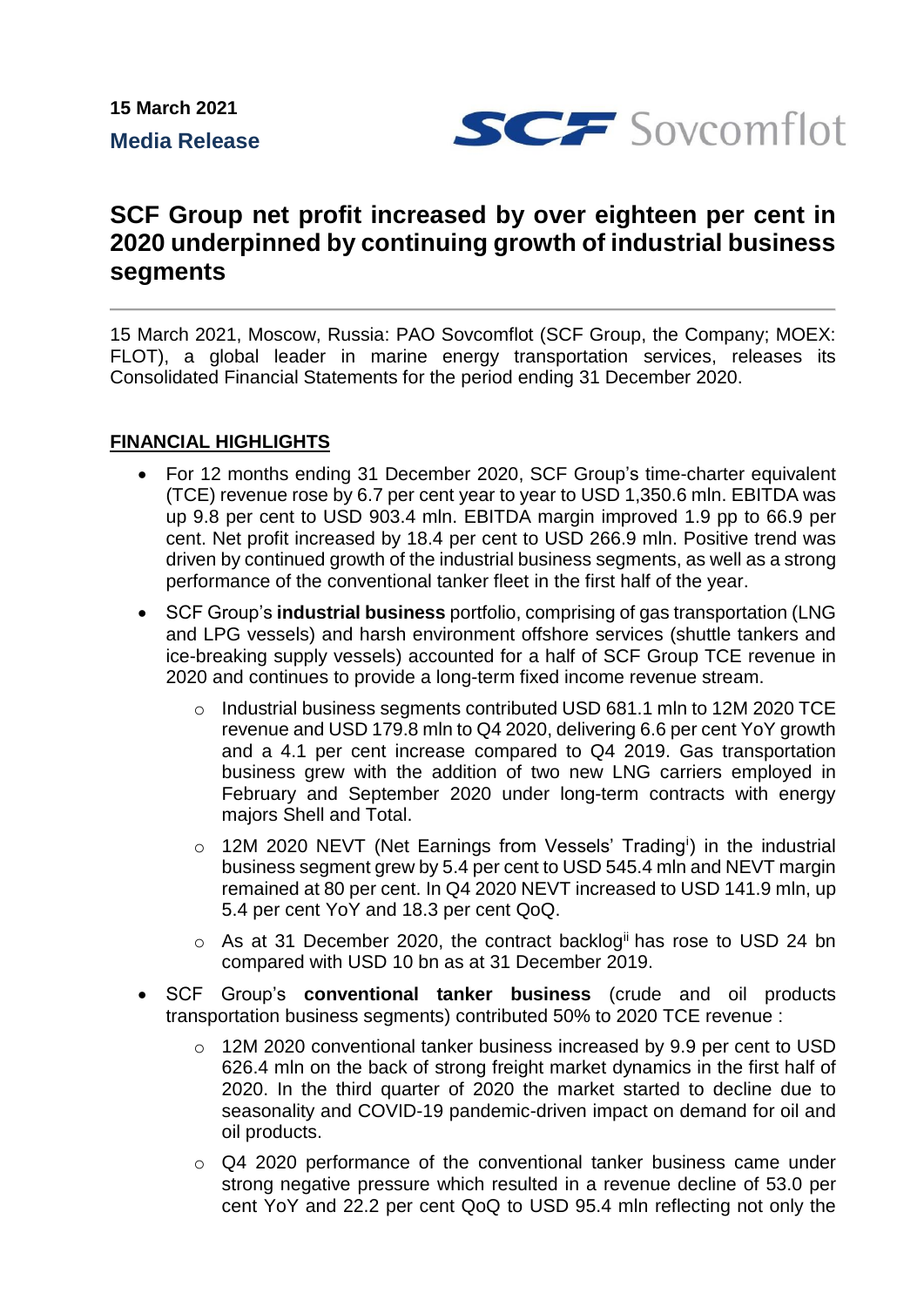continued negative impact of the Covid-19 pandemic on tanker freight market dynamics but also the strong performance in Q4 2019.

- o Amidst tanker freight market volatility SCF continues to apply a balanced chartering policy to provide resilience through the freight cycle. Entering Q4 2020, time-charter contract coverage of the Group's conventional tanker fleet was increased to about 62 per cent of total segment revenue.
- o 12M2020 NEVT in conventional tanker business reached USD 414.4 mln, up 15.9 per cent YoY with NEVT margin at 66 per cent.

# **OPERATIONAL UPDATE**

### INDUSTRIAL BUSINESS

SCF Group continued to grow its long-term industrial business portfolio, comprising of gas transportation (LNG and LPG vessels) and harsh environment offshore services (shuttle tankers and ice-breaking supply vessels) with focus on implementation of most advanced "green" technologies. SCF added two vessels to its fleet over the course of 2020 and operated a fleet of 44 industrial vessels as of 31 December 2020.

As at 31 December 2020, the contract backlog has reached USD 24 bn compared with USD 10 bn as at 31 December 2019.

During 2020, the Group focused strongly on growing its gas transportation business which was reflected in a healthy portfolio of new contracts:

- Over 2020, SCF Group has, either directly or through its 50 per cent owned SMART LNG JV with NOVATEK, concluded time charter contracts for 17 icebreaking ARC7 LNG carriers for the Arctic LNG 2 Project. 14 of these vessels' contracts were structured through SMART LNG and a further 3 independently by SCF. Combined, these 17 time charters add approximately USD 14 bn tothe contract backlog attributable to SCF Group.
- In February and September 2020, SCF Group took delivery of two next-generation 174,000-cbm Atlanticmax LNG carriers, *SCF La Perouse* and *SCF Barents,* both chartered to energy majors, Total and Shell, under long-term time-charter contracts. The third sister ship, *SCF Timmerman*, which is chartered also to Shell, was delivered and began its operations in January 2021. This series incorporate the latest technologies in terms of safety, environmental protection, and energy efficiency, with their fuel consumption substantially reduced compared to the preceding generations of LNG carriers.

After reporting date events:

- In January 2021, SCF and Total concluded a long-term time charter agreement for a newbuilding 174,000-cbm Atlanticmax LNG carrier with options for up to a further two vessels. The new LNG carrier will be the latest in a series of three sister ships (*SCF Timmerman, SCF Barents* and *SCF La Perouse*) previously delivered to SCF in 2020-2021 and employed under comparable contract terms. Delivery of the vessel is scheduled for Q3 2023.
- Unique voyage of SCF's LNG carrier *Christophe de Margerie* expanded the navigation window in the eastern part of the Russian Arctic. In January-February 2021, SCF's LNG carrier *Christophe de Margerie* completed a round voyage between Sabetta (Ruissia) and Jiangsu (China) using the Northern Sea Route ("NSR"). For the first time in history, a large-capacity cargo vessel crossed the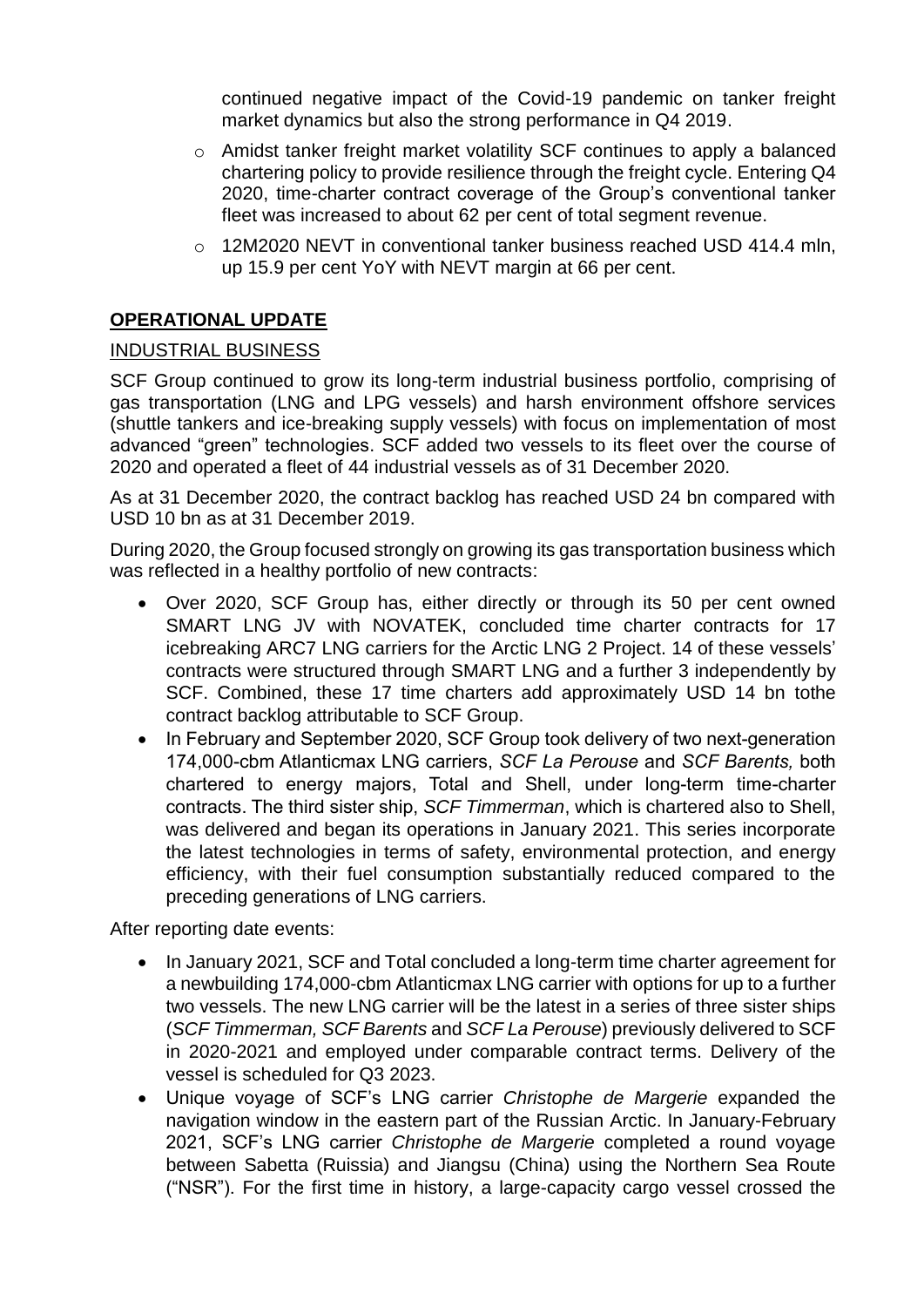eastern sector of the NSR in February (transit navigation along this segment traditionally ends in November and only resumes again in July).

## CONVENTIONAL TANKER BUSINESS

The tanker markets have been volatile through the year reflecting oil price dynamics and fundamental oil supply/demand factors. After reaching record highs in the first half of 2020, the tanker markets came under pressure in Q3 2020 as a result of low oil consumption in the Northern hemisphere. In addition, this seasonal downswing was further amplified by a slowdown in demand for oil products on the back of the COVID-19 pandemic, coupled with producers simultaneously cutting oil supply to support prices. Spot tanker freight weakness persisted into Q4 2020.

With the tanker newbuilding order book remaining at historic lows management considers the conventional tanker sector to be well positioned for earnings recovery and that freight rates will respond positively to any increase in the refining output of oil products and the return of crude production and shipping volumes to pre-pandemic levels.

# **CAPITAL AND FINANCING**

### IPO UPDATE

In October 2020, SCF Group conducted an initial public offering of 408,296,691 newly issued ordinary shares of a nominal value of RUB 1 each, at a price of RUB 105 per ordinary share and listed them on the Moscow Exchange (ticker: FLOT). The total net proceeds of the IPO, after expenses and stabilisation-related buy-back, are RUB 38 bn (equivalent to USD 480 mln as of the date of issue). The free float of SCF Group shares amounts to 15.6 per cent, and the Russian Federation retains an 82.8 per cent stake. The proceeds of the IPO are being utilised for investments in new assets, with a focus on industrial projects, decarbonisation and further deleveraging.

#### LIQUIDITY MANAGEMENT

In November 2020, the Group refinanced maturing loan obligations of USD 67.3 mln with existing lenders, and further raised a USD 155.0 mln, up to eight years project finance facility, for its JV companies with equity partners NYK and Samudera, established to own and operate two LNG carriers, servicing BP-led Tangguh LNG project in Indonesia.

Two loan agreements were signed in November and December 2020 for refinancing existing loans for 9 LR vessels in joint ownership with Glencore, with total amount of USD 207.3 mln.

SCF credit ratings were affirmed in May-July 2020 at their current levels by Fitch Ratings (BB+/stable), by Moody's (Ba1/stable), and by S&P (BB+/positive (rating outlook changed from stable).

#### DIVIDEND GUIDANCE

Dividends for the 2019 year of RUB 7,181.0 mln (equivalent to USD 96.8 mln), were declared and paid in August 2020.

SCF targets paying annual dividends of 50 per cent of its IFRS net profit, and, reflecting on the strong tanker market performance in first half 2020, reconfirms its dividend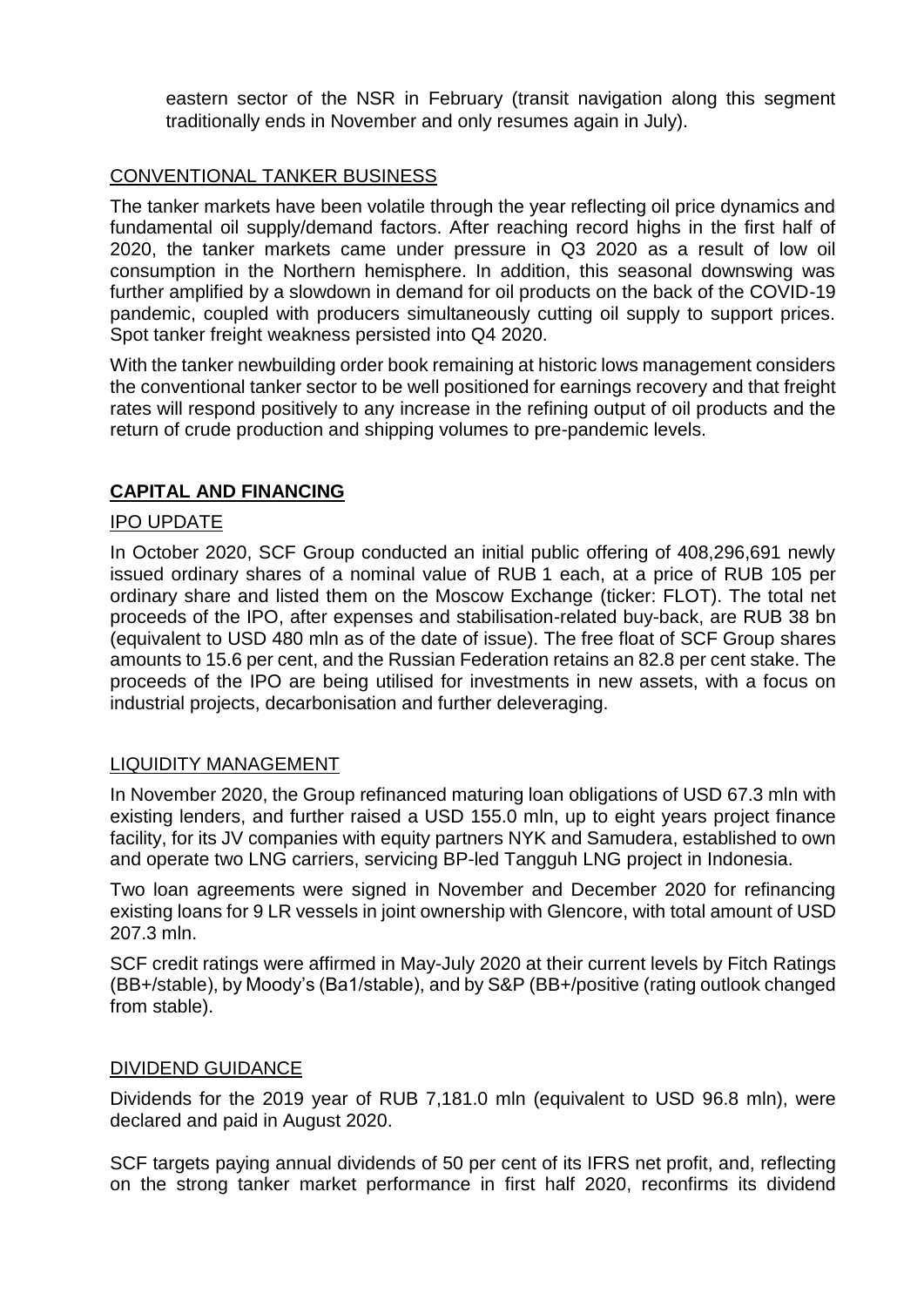guidance for the year ended 31 December 2020 of USD 225 mln, subject to the Board of Directors and shareholders' approval.

Commenting on the 12M 2020 results, **Igor Tonkovidov**, President and CEO of SCF Group, said:

*"2020 proved to be a challenging year without precedence for the shipping industry in terms of operational restrictions. The COVID-19 pandemic has changed sanitary rules and closed borders in many areas of our fleet's operation but we have met these challenges and we have sustained the efficiency of fleet operations and provided uninterrupted services to our customers. We are grateful to our crews and shore personnel, whose health and safety was our prime focus."*

*"With swings in global oil demand causing extreme volatility across energy markets, SCF Group has demonstrated resilience to such turbulence and has produced further increase in its key operational and financial metrics."* 

*"SCF Group continues to implement SCF-2025 strategy and with the proceeds from the recent IPO will grow further focusing on higher value-added segments, "green" technologies and advanced engineering solutions."* 

#### **Nikolay Kolesnikov**, CFO of SCF Group added:

"*In 2020 SCF Group demonstrated strong financial performance achieving a Company record EBITDA of USD 903.4 mln. October 2020 marked an important milestone in SCF history as the Company accessed public equity capital markets and raised over USD 500 mln in a landmark IPO with its shares now listed on the Moscow Exchange. The recapitalization resulted in a strengthening the balance sheet and the financial position of the Group, with net debt to EBITDA ratio falling to 2.6 times. The Company has sufficient investment capacity to undertake large scale projects and to pursue further growth in its core strategic segments.*"

#### **CONFERENCE CALL DETAILS**

The Company plans to host a presentation via a webcast on Monday, 15 March 2021 at 4:00 pm (Moscow) / 1:00 PM (London) / 9:00 AM (New York) to discuss its results for 12M and Q4 2020.

Dial in numbers: Russia: +7 495 228 4392 (Local access) UK: +44 (0)207 660 8149 (Local access) US: +1 650 215 5226 (Local access) Meeting number (access code): 183 300 5652 Meeting password (case-sensitive): Sovcomflot Webcast link: <https://scf.webex.com/scf/j.php?MTID=m9792da44d6e38ee0dbaaa71f41e48095> Microsoft Lync or Microsoft Skype for Business: 1833005652@scf.webex.com

An accompanying presentation for the conference call and the webcast replay will be available on our web site <http://www.sovcomflot.ru/en/investors/>

# **FINANCIAL HIGHLIGHTS**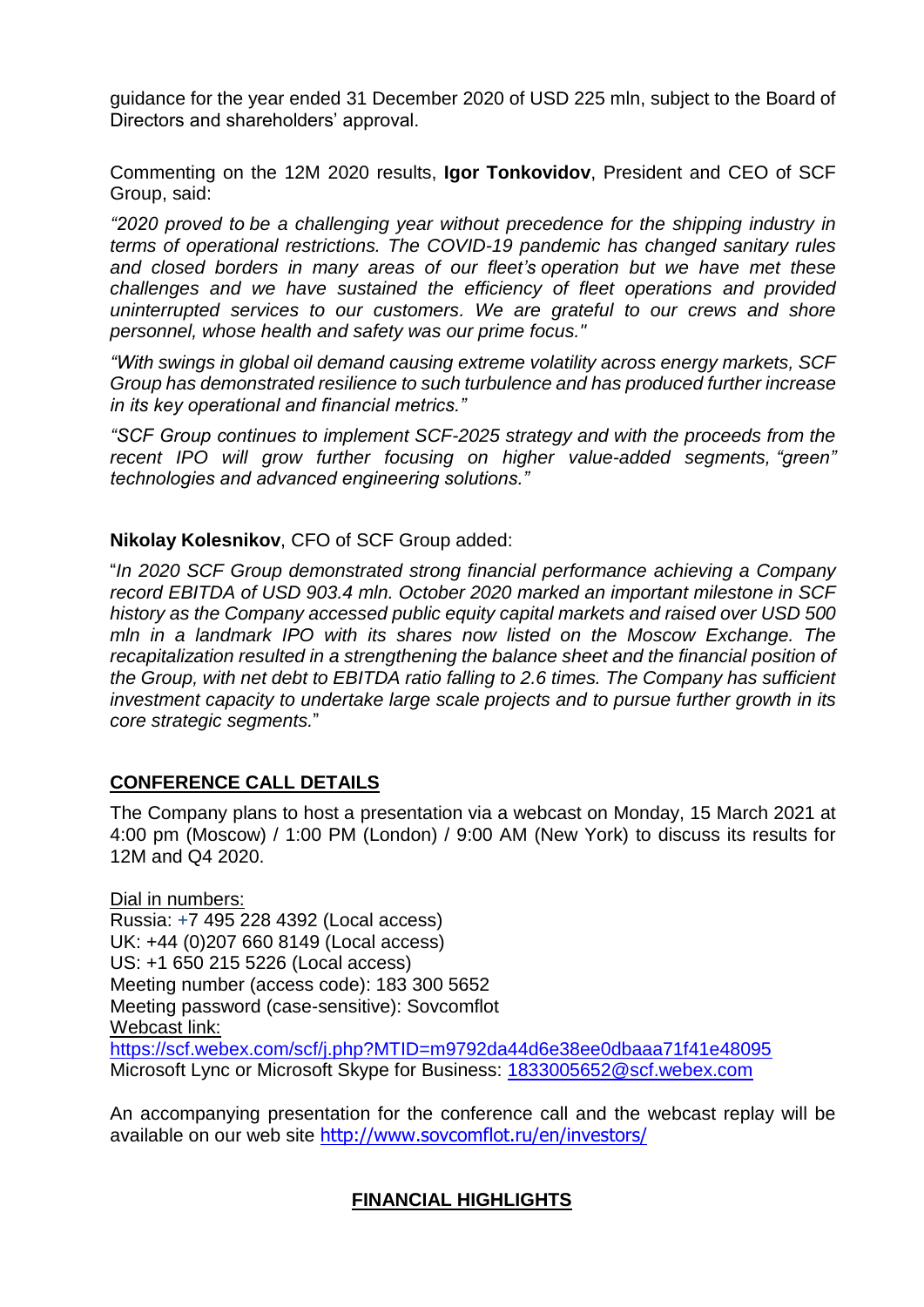| USD mln                                   |            |             |         |
|-------------------------------------------|------------|-------------|---------|
|                                           | 12M 2020   | 12M 2019    | %       |
|                                           |            |             |         |
| Revenue                                   | 1 652.5    | 1 665.2     | $-0.8$  |
| Time charter equivalent (TCE) revenues    | 1 350.6    | 1 265.5     | 6.7     |
| Vessels' running costs                    | $-366.9$   | $-356.3$    | 3.0     |
| Net earnings from vessels trading         | 983.7      | 909.2       | 8.2     |
| Net other operating revenue               | 9.2        | 25.2        | $-63.4$ |
| Depreciation, amortization and impairment | $-421.3$   | $-411.8$    | 2.3     |
| General and administrative expenses       | $-90.7$    | $-108.0$    | $-16.0$ |
| <b>Operating profit</b>                   | 491.4      | 436.4       | 12.6    |
| Financing costs                           | $-190.5$   | $-206.2$    | -7.6    |
| Profit before income taxes                | 295.5      | 254.4       | 16.1    |
| Income tax expense                        | $-28.6$    | $-29.0$     | $-1.4$  |
| Profit/loss for the period                | 266.9      | 225.4       | 18.4    |
|                                           |            |             |         |
| <b>EBITDA*</b>                            | 903.4      | 823.0       | 9.8     |
|                                           |            |             |         |
| Debt                                      | 3 272.2    | 3 4 9 9.5   | $-6.5$  |
| Cash and deposits                         | 880.2      | 417.2       | 111.0   |
| Book value of equity                      | 4 0 9 8.4  | 3 504.6     | 16.9    |
| Net debt**                                | 2 3 9 2 .0 | 3 0 8 2 . 3 | $-22.4$ |
| Net debt/ EBITDA                          | 2.6        | 3.7         |         |

\* *Earnings before interest, tax, depreciation and amortisation, calculated on the corrected basis.*

*\*\* Net debt includes total secured bank loans, other loans and finance lease liabilities after deducting cash and bank deposits and restricted cash.*

-End-

| ---                        |                         |  |
|----------------------------|-------------------------|--|
| <b>Investor Relations:</b> | <b>Media Relations:</b> |  |
| ir@scf-group.ru            | pr@scf-group.ru         |  |

#### **About SCF Group**

**Sovcomflot (SCF Group)** is one of the world's leading marine energy transportation companies, specialising in the transportation of liquefied gas, crude oil, and petroleum products, as well as the servicing of offshore upstream energy production. The Group's fleet comprises 145 vessels with a total deadweight of 12.6 million tonnes, including vessels owned through joint ventures. More than 80 vessels have an ice class.

SCF is involved in servicing large oil and gas projects in Russia and around the world: Sakhalin-1; Sakhalin-2; Varandey; Prirazlomnoye; Novy Port; Yamal LNG, and Tangguh (Indonesia). The Group is headquartered in St. Petersburg, with offices in Moscow, Novorossiysk, Murmansk, Vladivostok, Yuzhno-Sakhalinsk, London, Limassol, and Dubai.

*The press release (the "Materials") of PAO Sovcomflot (the "Company") have been prepared solely for information purposes and are not intended for potential investors and do not constitute or form part of, and should not be construed as an offer or the solicitation of an offer to subscribe for or purchase securities of the Company, and nothing contained therein shall form the basis of or be relied on in connection with any contract or commitment whatsoever nor do they constitute a recommendation regarding such securities. The Materials are not intended to provide, and should not be relied upon for, accounting, legal or tax advice. No reliance may be placed for any purposes whatsoever on the information contained in the Materials or on its completeness. Details included in the Materials are subject to updating, revision, further verification and amendment. The Company is not under any obligation to update or keep current the information contained in the Materials.*